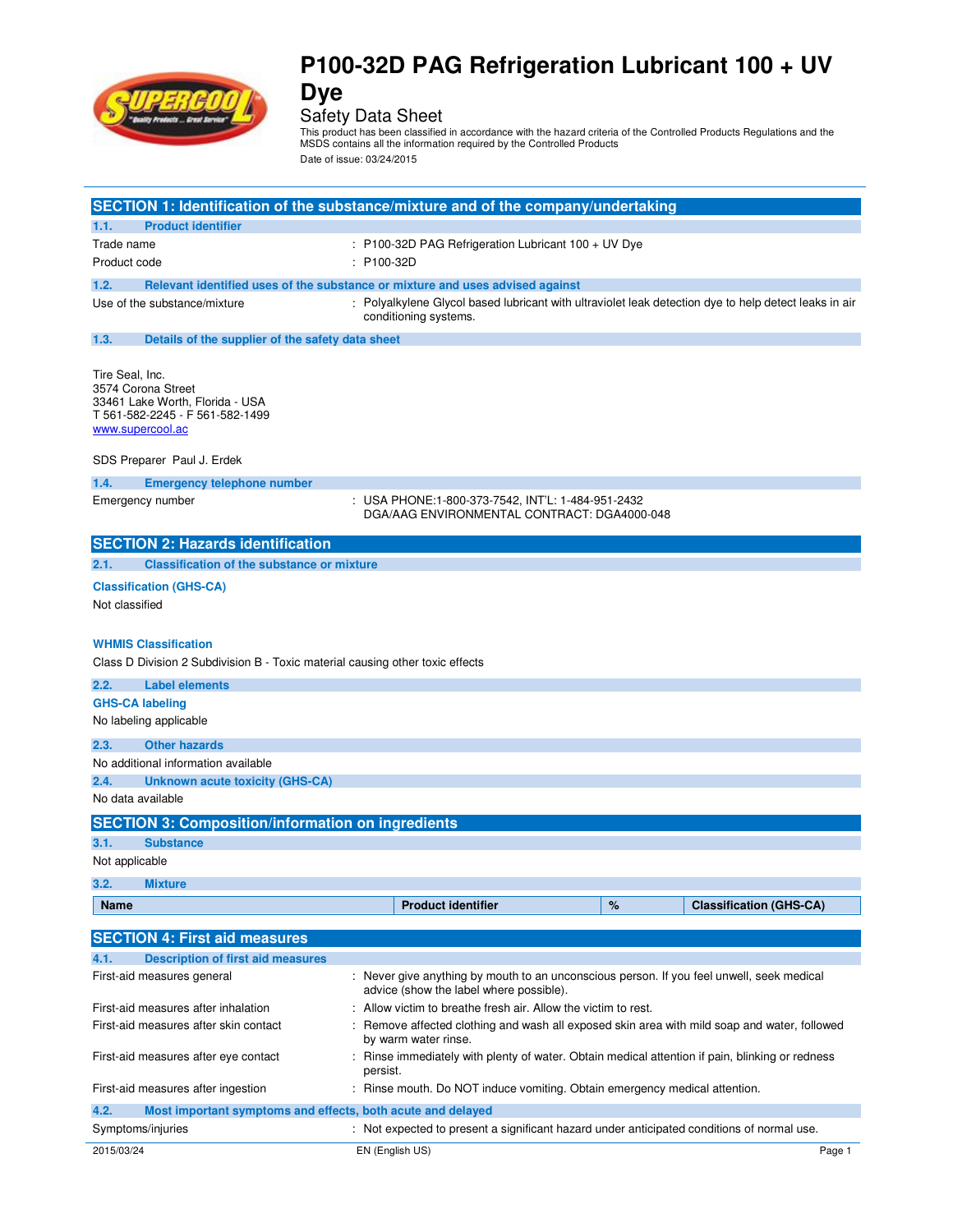Safety Data Sheet This product has been classified in accordance with the hazard criteria of the Controlled Products Regulations and the MSDS contains all the information required by the Controlled Products

| 4.3.                           |                                                                     | Indication of any immediate medical attention and special treatment needed                                                                                                                                                                   |
|--------------------------------|---------------------------------------------------------------------|----------------------------------------------------------------------------------------------------------------------------------------------------------------------------------------------------------------------------------------------|
|                                | No additional information available                                 |                                                                                                                                                                                                                                              |
|                                | <b>SECTION 5: Firefighting measures</b>                             |                                                                                                                                                                                                                                              |
| 5.1.                           | <b>Extinguishing media</b>                                          |                                                                                                                                                                                                                                              |
| Suitable extinguishing media   |                                                                     | : Foam. Dry powder. Carbon dioxide. Water spray. Sand.                                                                                                                                                                                       |
| Unsuitable extinguishing media |                                                                     | Do not use a heavy water stream.                                                                                                                                                                                                             |
| 5.2.                           | Special hazards arising from the substance or mixture               |                                                                                                                                                                                                                                              |
|                                | No additional information available                                 |                                                                                                                                                                                                                                              |
| 5.3.                           | <b>Advice for firefighters</b>                                      |                                                                                                                                                                                                                                              |
|                                | Firefighting instructions                                           | : Use water spray or fog for cooling exposed containers. Exercise caution when fighting any<br>chemical fire. Prevent fire-fighting water from entering environment.                                                                         |
|                                | Protection during firefighting                                      | : Do not enter fire area without proper protective equipment, including respiratory protection.                                                                                                                                              |
|                                | <b>SECTION 6: Accidental release measures</b>                       |                                                                                                                                                                                                                                              |
| 6.1.                           | Personal precautions, protective equipment and emergency procedures |                                                                                                                                                                                                                                              |
| 6.1.1.                         | For non-emergency personnel                                         |                                                                                                                                                                                                                                              |
|                                | <b>Emergency procedures</b>                                         | : Evacuate unnecessary personnel.                                                                                                                                                                                                            |
| 6.1.2.                         | For emergency responders                                            |                                                                                                                                                                                                                                              |
|                                | Protective equipment                                                | Equip cleanup crew with proper protection.                                                                                                                                                                                                   |
|                                | <b>Emergency procedures</b>                                         | : Ventilate area.                                                                                                                                                                                                                            |
| 6.2.                           | <b>Environmental precautions</b>                                    |                                                                                                                                                                                                                                              |
|                                |                                                                     | Prevent entry to sewers and public waters. Notify authorities if liquid enters sewers or public waters. Avoid release to the environment.                                                                                                    |
| 6.3.                           | Methods and material for containment and cleaning up                |                                                                                                                                                                                                                                              |
|                                | Methods for cleaning up                                             | : Soak up spills with inert solids, such as clay or diatomaceous earth as soon as possible. Collect<br>spillage. Store away from other materials.                                                                                            |
| 6.4.                           | <b>Reference to other sections</b>                                  |                                                                                                                                                                                                                                              |
|                                | See Heading 8. Exposure controls and personal protection.           |                                                                                                                                                                                                                                              |
|                                | <b>SECTION 7: Handling and storage</b>                              |                                                                                                                                                                                                                                              |
| 7.1.                           | <b>Precautions for safe handling</b>                                |                                                                                                                                                                                                                                              |
|                                | Precautions for safe handling                                       | Wash hands and other exposed areas with mild soap and water before eating, drinking or<br>smoking and when leaving work. Provide good ventilation in process area to prevent formation<br>of vapor.                                          |
| 7.2.                           | Conditions for safe storage, including any incompatibilities        |                                                                                                                                                                                                                                              |
|                                | Storage conditions                                                  | : Keep container closed when not in use.                                                                                                                                                                                                     |
|                                | Incompatible products                                               | Strong bases. Strong acids.                                                                                                                                                                                                                  |
|                                | Incompatible materials                                              | Sources of ignition. Direct sunlight.                                                                                                                                                                                                        |
| 7.3.                           | <b>Specific end use(s)</b>                                          |                                                                                                                                                                                                                                              |
|                                | No additional information available                                 |                                                                                                                                                                                                                                              |
|                                | <b>SECTION 8: Exposure controls/personal protection</b>             |                                                                                                                                                                                                                                              |
| 8.1.                           | <b>Control parameters</b>                                           |                                                                                                                                                                                                                                              |
|                                | 2,6-di-tert-butyl-p-cresol (128-37-0)                               |                                                                                                                                                                                                                                              |
| <b>ACGIH</b>                   | ACGIH TWA (mg/m <sup>3</sup> )                                      | $2 \text{ mg/m}^3$                                                                                                                                                                                                                           |
| 8.2.                           | <b>Exposure controls</b>                                            |                                                                                                                                                                                                                                              |
|                                | Personal protective equipment                                       | : Avoid all unnecessary exposure.                                                                                                                                                                                                            |
| Hand protection                |                                                                     | : The use of gloves impervious to the specific material handled is advised to prevent skin<br>contact. Suggested protective material: Nitrile, 4.5 mil thickness, tested at 3.5 ml and above<br>with no breakthrough time after 240 minutes. |
| Eye protection                 |                                                                     | Chemical goggles or safety glasses.                                                                                                                                                                                                          |
|                                | Respiratory protection                                              | Normally not required. Where there is potential for airborne exposure above the exposure limit<br>an approved air purifying respirator equipped with Type R or P95 particle filters may be used.                                             |
| Other information              |                                                                     | : Do not eat, drink or smoke during use.                                                                                                                                                                                                     |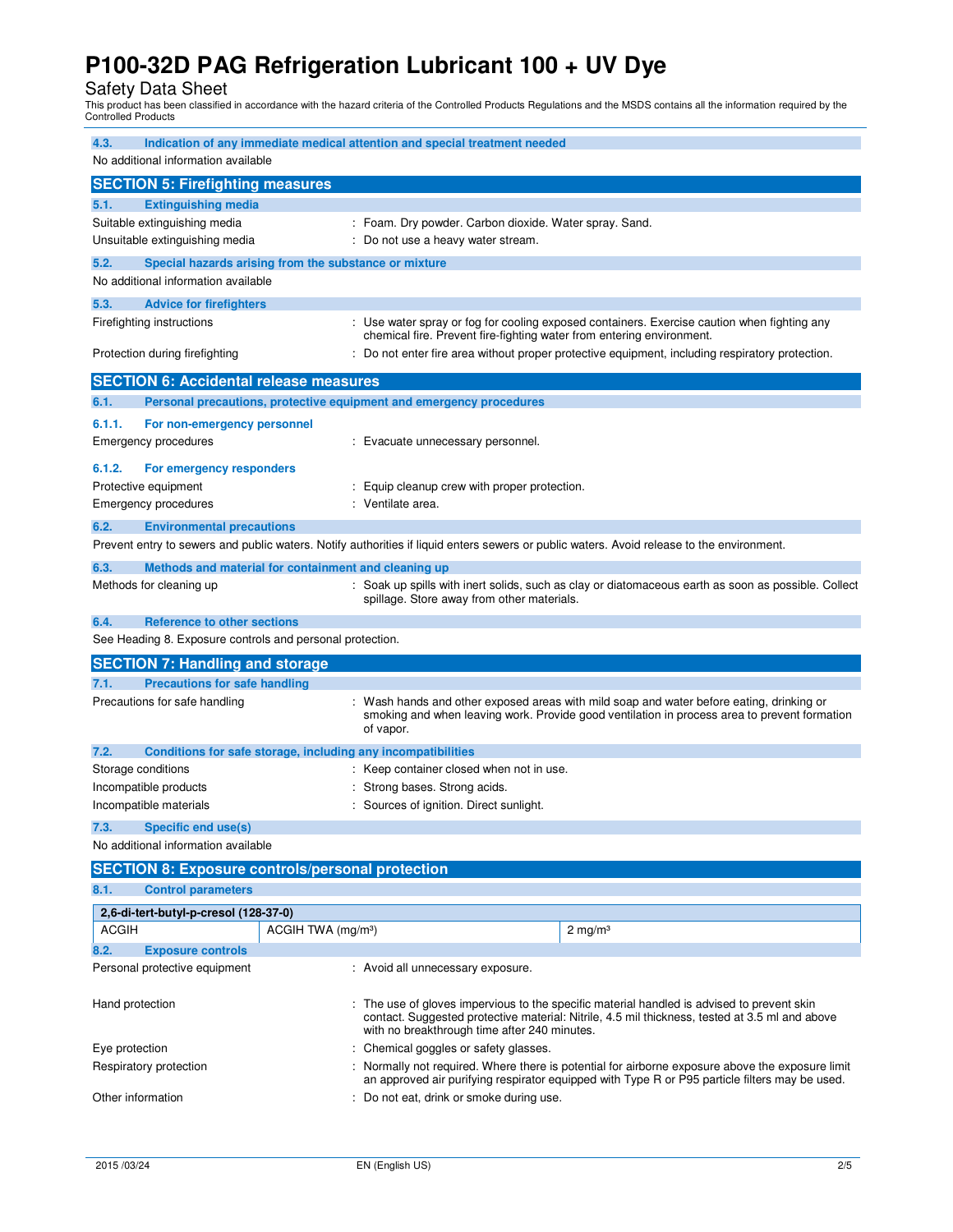Safety Data Sheet This product has been classified in accordance with the hazard criteria of the Controlled Products Regulations and the MSDS contains all the information required by the Controlled Products

| <b>SECTION 9: Physical and chemical properties</b>            |                        |  |  |
|---------------------------------------------------------------|------------------------|--|--|
| 9.1.<br>Information on basic physical and chemical properties |                        |  |  |
| Physical state                                                | : Liquid               |  |  |
| Appearance                                                    | Clear.<br>÷            |  |  |
| Color                                                         | Reddish Green Tint.    |  |  |
| Odor                                                          | Characteristic.        |  |  |
| Odor threshold                                                | No data available      |  |  |
| рH                                                            | No data available      |  |  |
| Relative evaporation rate (butyl acetate=1)                   | No data available      |  |  |
| Melting point                                                 | ÷<br>No data available |  |  |
| Freezing point                                                | No data available<br>÷ |  |  |
| Boiling point                                                 | > 200 ℃ Calculated     |  |  |
| Flash point                                                   | 204 °C Closed Cup      |  |  |
| Auto-ignition temperature                                     | No data available      |  |  |
| Decomposition temperature                                     | No data available      |  |  |
| Flammability (solid, gas)                                     | No data available      |  |  |
| Vapor pressure                                                | No data available      |  |  |
| Relative vapor density at 20 °C                               | No data available      |  |  |
| Relative density                                              | No data available      |  |  |
| Solubility                                                    | No data available      |  |  |
| Log Pow                                                       | No data available      |  |  |
| Log Kow                                                       | No data available      |  |  |
| Viscosity, kinematic                                          | 84 - 106 cSt @40°C     |  |  |
| Viscosity, dynamic                                            | No data available      |  |  |
| <b>Explosive properties</b>                                   | No data available      |  |  |
| Oxidizing properties                                          | No data available      |  |  |
| <b>Explosion limits</b>                                       | No data available      |  |  |
| 9.2.<br><b>Other information</b>                              |                        |  |  |
| No additional information available                           |                        |  |  |
| <b>SECTION 10: Stability and reactivity</b>                   |                        |  |  |
| 10.1.<br><b>Reactivity</b>                                    |                        |  |  |
| No additional information available                           |                        |  |  |
| 10.2.<br><b>Chemical stability</b>                            |                        |  |  |
| Not established.                                              |                        |  |  |
| 10.3.<br><b>Possibility of hazardous reactions</b>            |                        |  |  |
| Not established.                                              |                        |  |  |
| 10.4.<br><b>Conditions to avoid</b>                           |                        |  |  |
| Direct sunlight. Extremely high or low temperatures.          |                        |  |  |
| 10.5.<br><b>Incompatible materials</b>                        |                        |  |  |
| Strong acids. Strong bases.                                   |                        |  |  |

## **10.6. Hazardous decomposition products**

Carbon monoxide. Carbon dioxide.

## **SECTION 11: Toxicological information**

**11.1. Information on toxicological effects** 

Acute toxicity : Not classified

| 2.6-di-tert-butyl-p-cresol (128-37-0) |                                                                                                                           |  |  |
|---------------------------------------|---------------------------------------------------------------------------------------------------------------------------|--|--|
| LD50 oral rat                         | 890 mg/kg (Rat; OECD 401: Acute Oral Toxicity; Experimental value; >6000 mg/kg<br>bodyweight; Rat)                        |  |  |
| LD50 dermal rat                       | > 2000 mg/kg (Rat; Literature study; OECD 402: Acute Dermal Toxicity; >2000 mg/kg<br>bodyweight; Rat; Experimental value) |  |  |
| ATE US (oral)                         | 890.000 mg/kg body weight                                                                                                 |  |  |
| Skin corrosion/irritation             | Not classified                                                                                                            |  |  |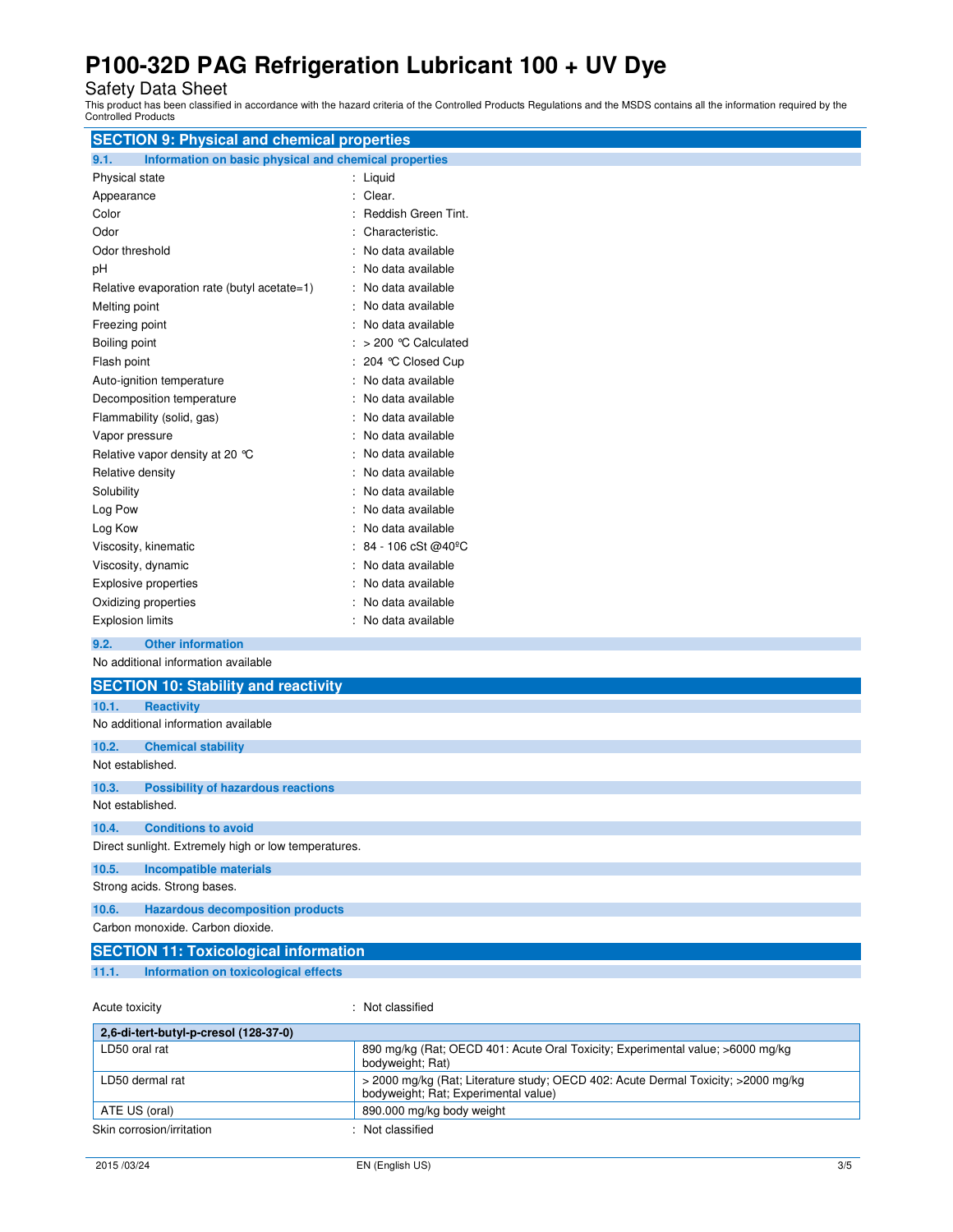Safety Data Sheet This product has been classified in accordance with the hazard criteria of the Controlled Products Regulations and the MSDS contains all the information required by the Controlled Products

| Serious eye damage/irritation<br>Respiratory or skin sensitization<br>Germ cell mutagenicity<br>Carcinogenicity |  | : Not classified<br>: Not classified<br>: Based on available data, the classification criteria are not met<br>: Not classified |  |  |
|-----------------------------------------------------------------------------------------------------------------|--|--------------------------------------------------------------------------------------------------------------------------------|--|--|
| 2.6-di-tert-butyl-p-cresol (128-37-0)                                                                           |  |                                                                                                                                |  |  |
| IARC group                                                                                                      |  | 3                                                                                                                              |  |  |
| Reproductive toxicity                                                                                           |  | : Based on available data, the classification criteria are not met                                                             |  |  |
| Specific target organ toxicity (single exposure)                                                                |  | : Not classified                                                                                                               |  |  |
| Specific target organ toxicity (repeated<br>exposure)                                                           |  | : Based on available data, the classification criteria are not met                                                             |  |  |
| Aspiration hazard                                                                                               |  | Based on available data, the classification criteria are not met                                                               |  |  |
| Potential Adverse human health effects and<br>symptoms                                                          |  | : Based on available data, the classification criteria are not met.                                                            |  |  |

| <b>SECTION 12: Ecological information</b>         |                                                                                                                                                         |  |  |  |  |
|---------------------------------------------------|---------------------------------------------------------------------------------------------------------------------------------------------------------|--|--|--|--|
| <b>Toxicity</b><br>12.1.                          |                                                                                                                                                         |  |  |  |  |
| Ecology - water                                   | : Toxic to aquatic life.                                                                                                                                |  |  |  |  |
| 2,6-di-tert-butyl-p-cresol (128-37-0)             |                                                                                                                                                         |  |  |  |  |
| LC50 fish 1                                       | 0.199 mg/l (96 h; Pisces)                                                                                                                               |  |  |  |  |
| EC50 Daphnia 1                                    | 0.48 mg/l (48 h; Daphnia magna; GLP)                                                                                                                    |  |  |  |  |
| Threshold limit algae 1                           | > 0.4 mg/l (72 h; Scenedesmus subspicatus; GLP)                                                                                                         |  |  |  |  |
| Threshold limit algae 2                           | 0.363 mg/l (Algae; Chronic)                                                                                                                             |  |  |  |  |
| <b>Persistence and degradability</b><br>12.2.     |                                                                                                                                                         |  |  |  |  |
| P100-32D PAG Refrigeration Lubricant 100 + UV Dye |                                                                                                                                                         |  |  |  |  |
| Persistence and degradability                     | Not established.                                                                                                                                        |  |  |  |  |
| 2,6-di-tert-butyl-p-cresol (128-37-0)             |                                                                                                                                                         |  |  |  |  |
| Persistence and degradability                     | Not readily biodegradable in water. Biodegradable in the soil. Adsorbs into the soil. Low<br>potential for mobility in soil. Photooxidation in the air. |  |  |  |  |
| Biochemical oxygen demand (BOD)                   | 0.51 g O <sub>2</sub> /g substance                                                                                                                      |  |  |  |  |
| Chemical oxygen demand (COD)                      | 2.27 g O2/g substance                                                                                                                                   |  |  |  |  |
| ThOD                                              | 2.977 g O <sub>2</sub> /g substance                                                                                                                     |  |  |  |  |
| BOD (% of ThOD)                                   | 0.17 % ThOD                                                                                                                                             |  |  |  |  |
| <b>Bioaccumulative potential</b><br>12.3.         |                                                                                                                                                         |  |  |  |  |
| P100-32D PAG Refrigeration Lubricant 100 + UV Dye |                                                                                                                                                         |  |  |  |  |
| Bioaccumulative potential                         | Not established.                                                                                                                                        |  |  |  |  |
| 2,6-di-tert-butyl-p-cresol (128-37-0)             |                                                                                                                                                         |  |  |  |  |
| BCF fish 1                                        | 230 - 2500 (56 days; Cyprinus carpio)                                                                                                                   |  |  |  |  |
| Log Pow                                           | 5.1 (Experimental value)                                                                                                                                |  |  |  |  |
| Bioaccumulative potential                         | Potential for bioaccumulation (500 $\leq$ BCF $\leq$ 5000).                                                                                             |  |  |  |  |
| 12.4.<br><b>Mobility in soil</b>                  |                                                                                                                                                         |  |  |  |  |
| 2,6-di-tert-butyl-p-cresol (128-37-0)             |                                                                                                                                                         |  |  |  |  |
| Ecology - soil                                    | May be harmful to plant growth, blooming and fruit formation.                                                                                           |  |  |  |  |
| 12.5.<br><b>Other adverse effects</b>             |                                                                                                                                                         |  |  |  |  |
| Other information                                 | : Avoid release to the environment.                                                                                                                     |  |  |  |  |
| <b>SECTION 13: Disposal considerations</b>        |                                                                                                                                                         |  |  |  |  |
| 13.1.<br><b>Waste treatment methods</b>           |                                                                                                                                                         |  |  |  |  |
| Waste disposal recommendations                    | : Dispose in a safe manner in accordance with local/national regulations.                                                                               |  |  |  |  |
| Ecology - waste materials                         | : Avoid release to the environment.                                                                                                                     |  |  |  |  |
| <b>SECTION 14: Transport information</b>          |                                                                                                                                                         |  |  |  |  |
| In accordance with TDG                            |                                                                                                                                                         |  |  |  |  |
| <b>TDG</b>                                        |                                                                                                                                                         |  |  |  |  |
| Not regulated for transport                       |                                                                                                                                                         |  |  |  |  |